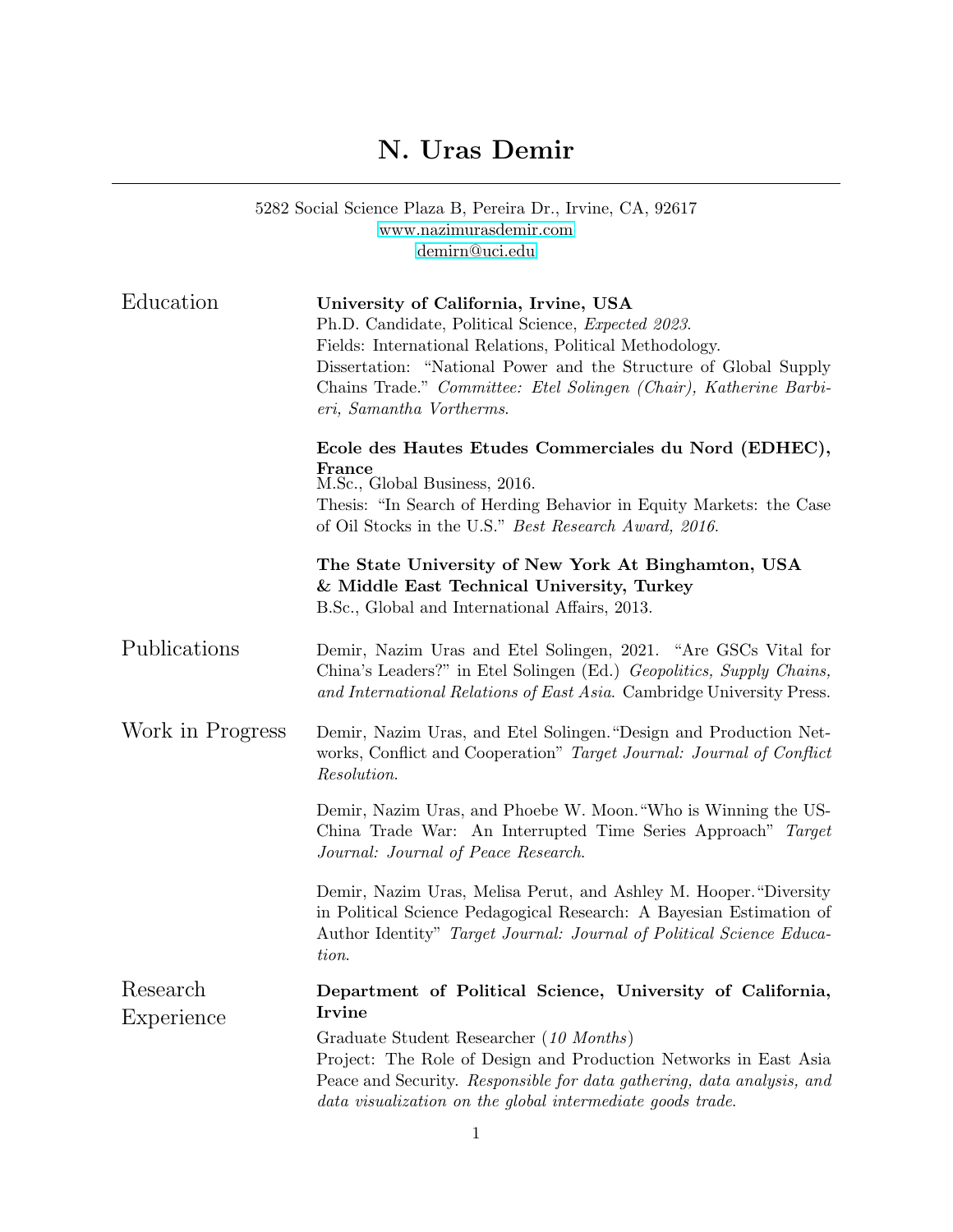|                          | Friedrich-Naumann-Stiftung für die Freiheit, Bonn, and d84<br>Intelligence Unit, Ankara<br>Independent Researcher (12 Months)<br>Project: A Quantitative Anatomy of Turkish Foreign Policy.<br>Re-<br>sponsible for data gathering, data analysis, and data visualization on<br>Turkey's dyadic relations.<br>Issue 1: Turkey and the World. Link to the article.<br>Issue 2: Turkey and Russia. Link to the article.<br>Issue 3: Turkey and Israel. Forthcoming.<br>Issue 4: Turkey and Iran. Forthcoming. |
|--------------------------|-------------------------------------------------------------------------------------------------------------------------------------------------------------------------------------------------------------------------------------------------------------------------------------------------------------------------------------------------------------------------------------------------------------------------------------------------------------------------------------------------------------|
| External<br>Funding      | Smith Richardson Foundation World Politics and Statecraft Fellow-<br>ship, SRF, 2021 (\$7500). Awarded in support of the dissertation project<br>"National Power and the Structure of Global Supply Chains Trade."<br>The funds will be used towards fieldwork in Japan, South Korea, and<br>the US.                                                                                                                                                                                                        |
|                          | Friedrich Naumann Foundation Research Grant, 2021 ( $\epsilon$ 4000).<br>Awarded in support of the research project: "A Quantitative Anatomy<br>of Turkish Foreign Policy." The funds are being used towards offsetting<br>research costs.                                                                                                                                                                                                                                                                  |
|                          | IGCC Great Powers Summer Training Tuition Grant, IGCC, 2019<br>$(\$3000)$ . Awarded in support of participating and presenting at the sum-<br>mer training program funded by UC National Laboratory Fees Research<br>Program and hosted by the IGCC.                                                                                                                                                                                                                                                        |
| Institutional<br>Funding | Long US-China Institute Graduate Student Research Grant, Long In-<br>stitute, UCI, 2022 (\$880). Awarded in support of the dissertation<br>project "National Power and the Structure of Global Supply Chains<br>Trade." The funds will be used towards fieldwork in Japan.                                                                                                                                                                                                                                  |
|                          | Summer Teaching Apprenticeship Program Fellowship, Division of<br>Teaching and Excellence and Innovation, UCI, 2022 (\$5000). Campus-<br>wide. Awarded towards course design by a graduate student based on<br>a record of excellent teaching, and service to the University and de-<br>partment.                                                                                                                                                                                                           |
|                          | Pedagogical Fellow, Division of Teaching Excellence and Innovation,<br>UCI, 2022 (\$2500). Campus-wide. Awarded based on a record of ex-<br>cellent teaching, promising scholarship, and service to the University,<br>department, and the disciplines' professional community.                                                                                                                                                                                                                             |
|                          | Thank A Teacher Program Recipient, Division of Teaching Excellence<br>and Innovation UCI, 2022. Awarded based on excellence in teaching.                                                                                                                                                                                                                                                                                                                                                                    |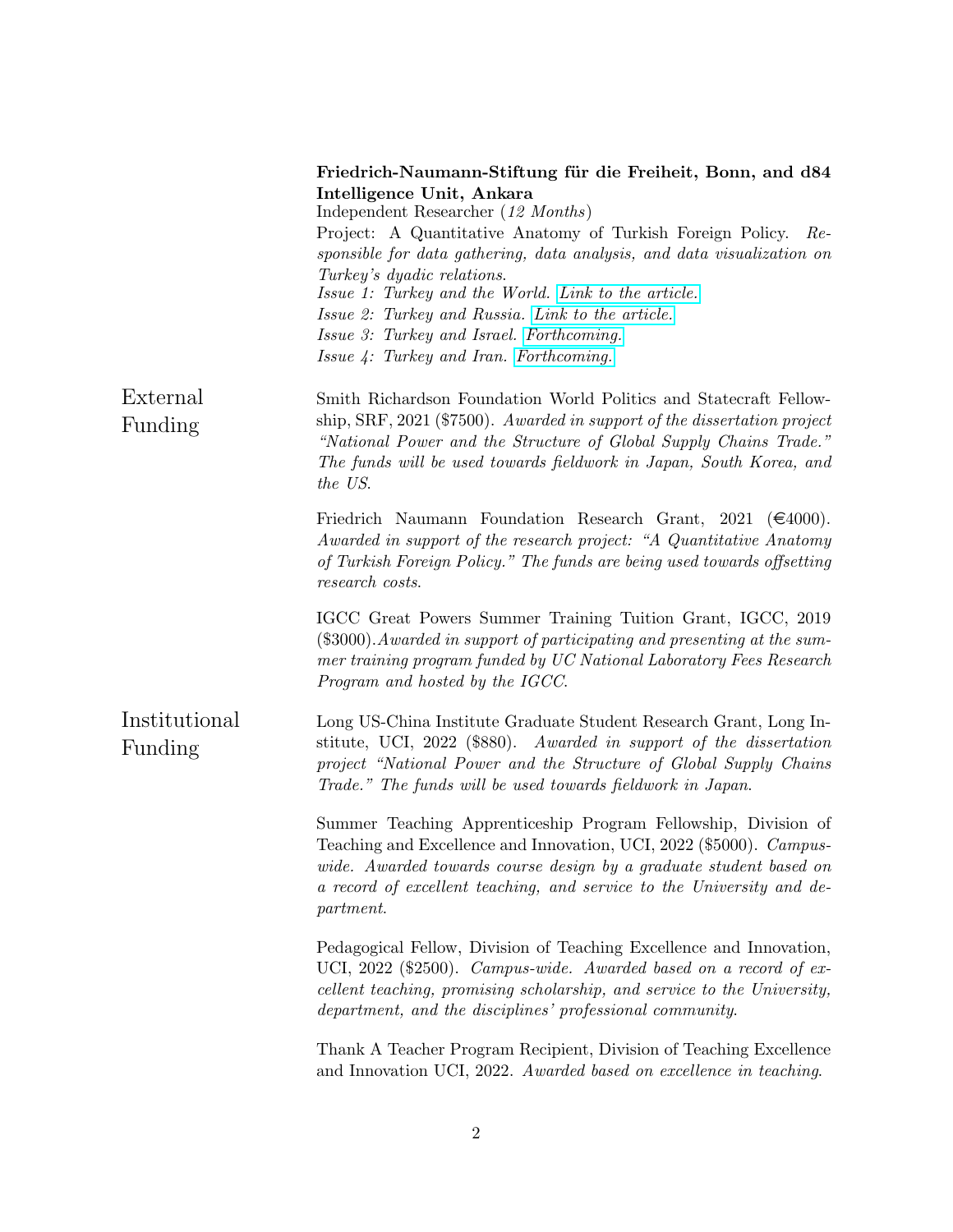ICPSR Summer Program in Quantitative Methods Tuition Award, Department of Political Science, UCI, 2021 (\$1800). Awarded based on a record of promising scholarship to develop advanced statistical programming skills.

Summer Funding Award, Department of Political Science, UCI, 2021 (\$1195). Awarded to support research activities over the Summer.

Thank A Teacher Program Recipient, Division of Teaching Excellence and Innovation UCI, 2021. Awarded based on excellence in teaching.

Social Science Instructional Fellowship, School of Social Sciences, UCI, 2020(\$2000). Awarded to support online course design at UCI.

Summer Funding Award, Department of Political Science, UCI, 2020 (\$1400). Awarded to support research activities over the Summer.

Graduate Student Grant Award, Center for Asian Studies, UCI, 2018 (\$300). Campus-wide. Awarded to support research project on supply chains.

Associate Dean's Fellowship, School of Social Sciences, UCI, 201(\$5400). Awarded to support research activities and defray living costs.

Summer Funding Award, Department of Political Science, UCI, 2018 (\$1000). Awarded to support research activities over the Summer.

Graduate Dean's Recruitment Fellowship, UCI, 2017(\$5000).

School of Social Sciences Recruitment Award, UCI, 2017(\$5000).

Non-Resident Tuition Fellowship, UCI, 2017.

Best Thesis Research Award, EDHEC, 2016. Awarded in recognition of the best research design and execution in the cohort of 2016.

| Conference    | Demir, Nazim Uras. "National Power and the Structure of Global     |
|---------------|--------------------------------------------------------------------|
| Presentations | Supply Chain Trade" at Great Power Competition in the 21st Century |
|               | Conference, Lawrence Livermore National Laboratory (LLNL), CA.,    |
|               | 2022.                                                              |

Demir, Nazim Uras. "National Power and the Structure of Global Supply Chain Trade" at ISA 2022 Meeting.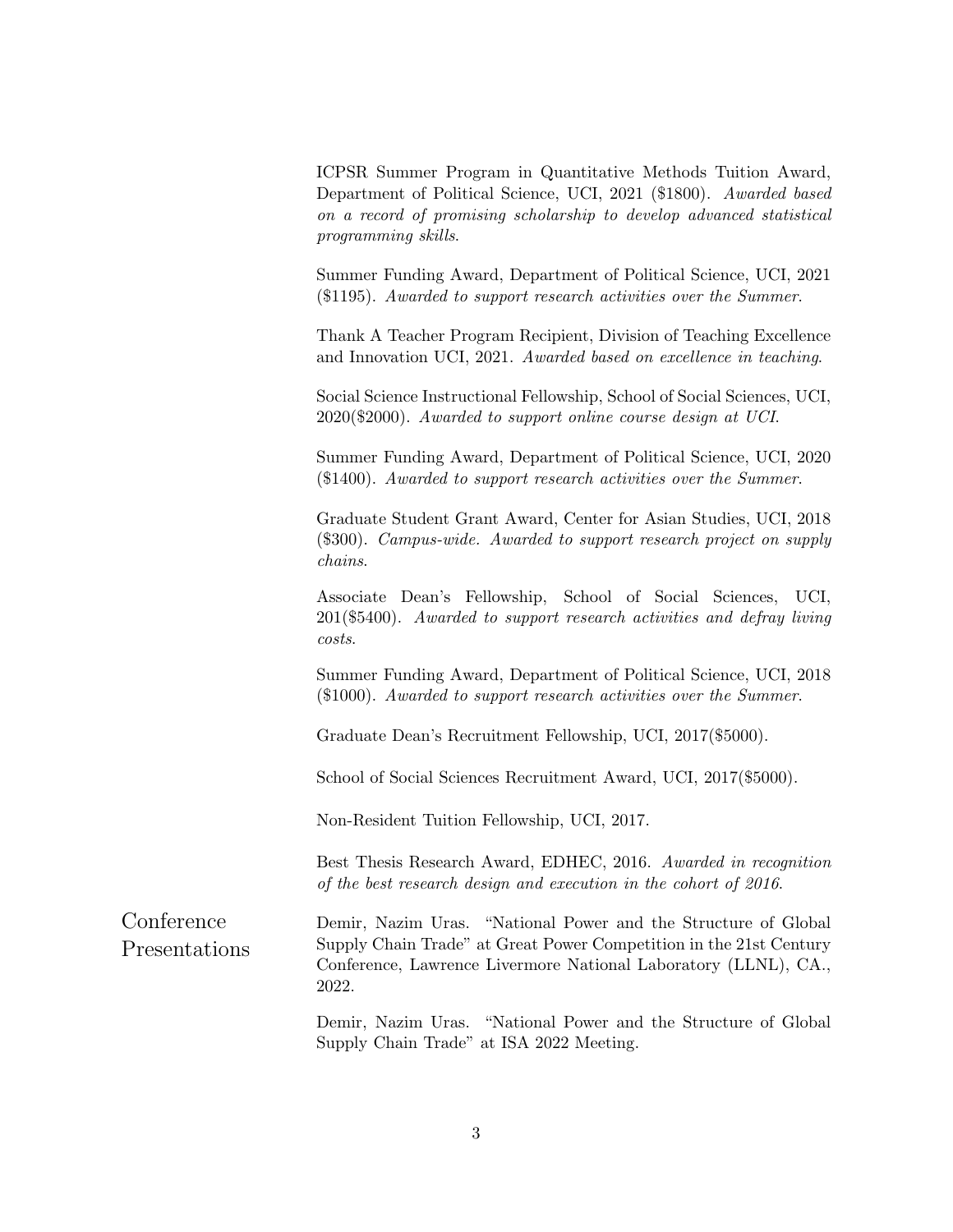Demir, Nazim Uras, and Phoebe W. Moon."Who is Winning the US-China Trade War: An Interrupted Time Series Approach" at MPSA 2022 Meeting.

Demir, Nazim Uras. "Economic Interdependence and State Behavior in Contemporary Trade Networks" at Great Power Competition in the 21st Century Grad Student and Postdoc Workshop, IGCC, CA., 2021.

Demir, Nazim Uras. "Global Supply Chains, Cooperation, and Conflict" at MPSA 2021 Virtual Meeting.

Demir, Nazim Uras, and Etel Solingen. "Are GSCs Vital for China's Leaders? at ISA 2021 Virtual Meeting.

Demir, Nazim Uras. "Economic Interdependence and State Behavior in Contemporary Trade Networks" at ISA 2021 Virtual Meeting.

Demir, Nazim Uras, and Etel Solingen. 2020. "Are GSCs Vital for China's Leaders?" at APSA 2020 Virtual Meeting.

Demir, Nazim Uras. "Global Value Chains, Conflict and Cooperation at ISA-West 2020 Virtual Meeting.

Demir, Nazim Uras, and Etel Solingen. "Are GSCs Vital for China's Leaders?" at the Global Supply Chains and International Relations of East Asia Workshop, Center for Global Peace and Conflict Studies, UCI, Irvine, CA., 2020.

Demir, Nazim Uras. "We Still "Kant" Seem to Get Along: An Empirical Analysis of Cooperation and Conflict in a World of Global Value Chain Trade" at Midwest 2020, Chicago, IL (Paper accepted – conference canceled due to COVID-19).

Demir, Nazim Uras, and Etel Solingen. "Are Design and Production Networks Vital for China" at ISA 2020, Honolulu, HI (Paper accepted – conference canceled due to COVID-19).

Demir, Nazim Uras. "An Empirical Analysis of Cooperation and Conflict in Contemporary Trade Networks" at Center for Global peace and Conflict Studies, UCI, Irvine, CA., 2020.

Demir, Nazim Uras, and Etel Solingen. "Global Supply Chains and China" at The Role of DPNs in East Asia's International Relations Workshop, UC Irvine/UC San Diego, San Diego, CA., 2019.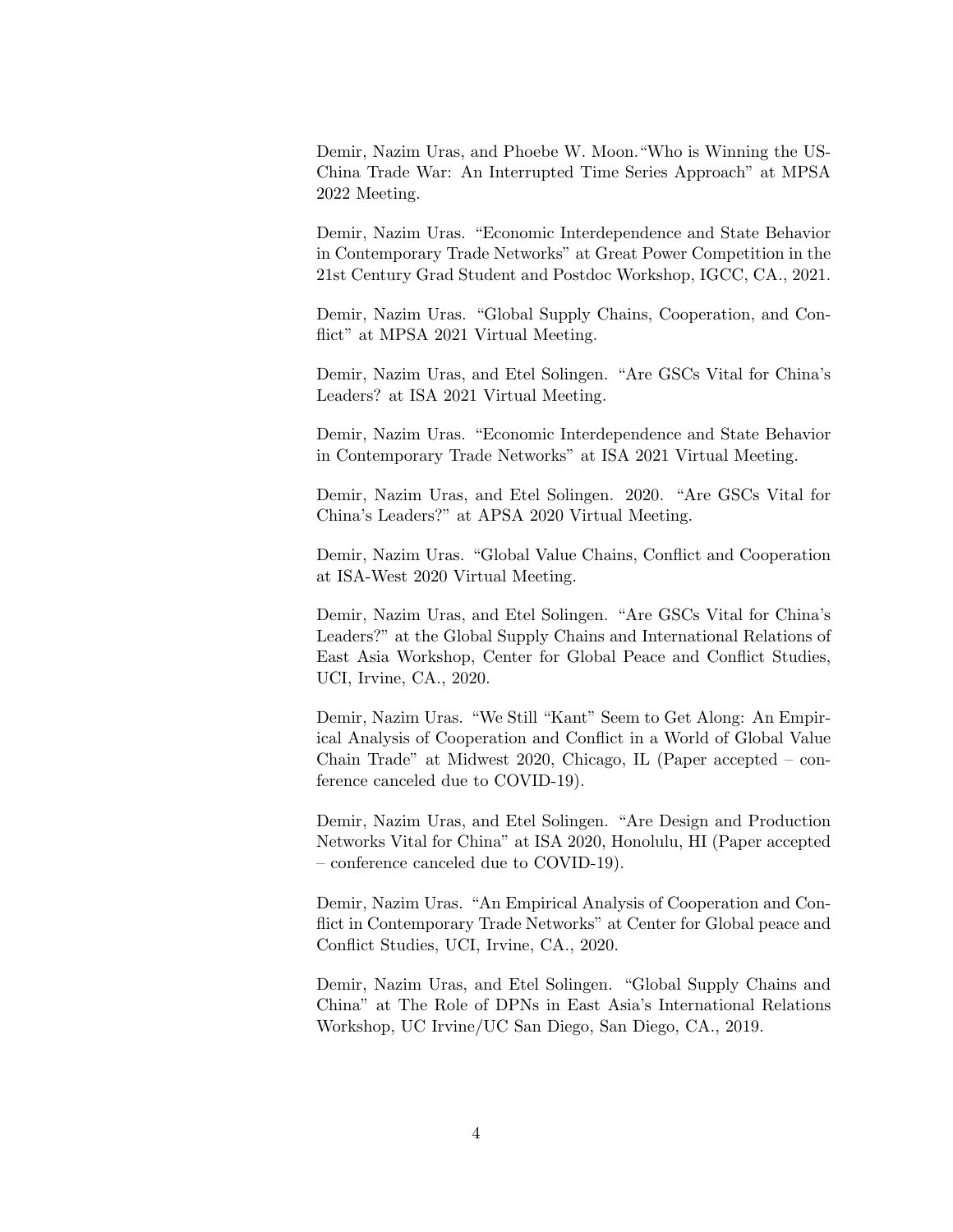Solakoglu, M. Nihat, Adalet Hazar, Senol Babuscu, and N. Uras Demir. "The Effect of Women on Bank Efficiency: A Stochastic Frontier Approach for Turkey." 20th Symposium on Finance, Turkey, 2016.

- Languages Turkish (native), English (native), French (conversational), Japanese (Intermediate, 5 quarters of courses at UCI).
- Technical Skills R, Tableau, SQL, L<sup>AT</sup>EX.

Teaching Experience

## Department of Political Science, University of California, Irvine

Instructor of Record, (Appointed for Summer School 2022) PS11A: Political Analysis.

Teaching Assistant, PS41A: Introduction to International Relations. 1 Quarter. Responsible for preparing lesson plans and running weekly discussion sections for 80+ students.

Teaching Assistant, PS6A: Research Design and Methodology. 1 Quarter. Responsible for preparing lesson plans and running weekly discussion sections for 70+ students.

School of Social Sciences, University of California, Irvine Teaching Assistant, SS10A: Probability and Statistics I. 1 Quarter. R integrated data analysis. Responsible for preparing lesson plans and running weekly lab sections for 80+ students.

Teaching Assistant, SS10B: Probability and Statistics II. 3 Quarters, R integrated data analysis. Responsible for preparing lesson plans and running weekly lab sections for 80+ students.

Teaching Assistant, SS10C: Probability and Statistics III. 2 Quarters, R integrated data analysis. Responsible for preparing lesson plans and running weekly lab sections for  $80+$  students.

Teaching Assistant, SS3A: Computer Based Research in Social Science.

1 Quarter. Excel integrated data analysis. Responsible for running weekly virtual computer lab sections.

## Department of Economics, University of California, Irvine Teaching Assistant, ECON1: Introduction to Economics.

1 Quarter. Responsible for preparing lesson plans and running weekly virtual and asynchronous discussion sections for  $80+$  students.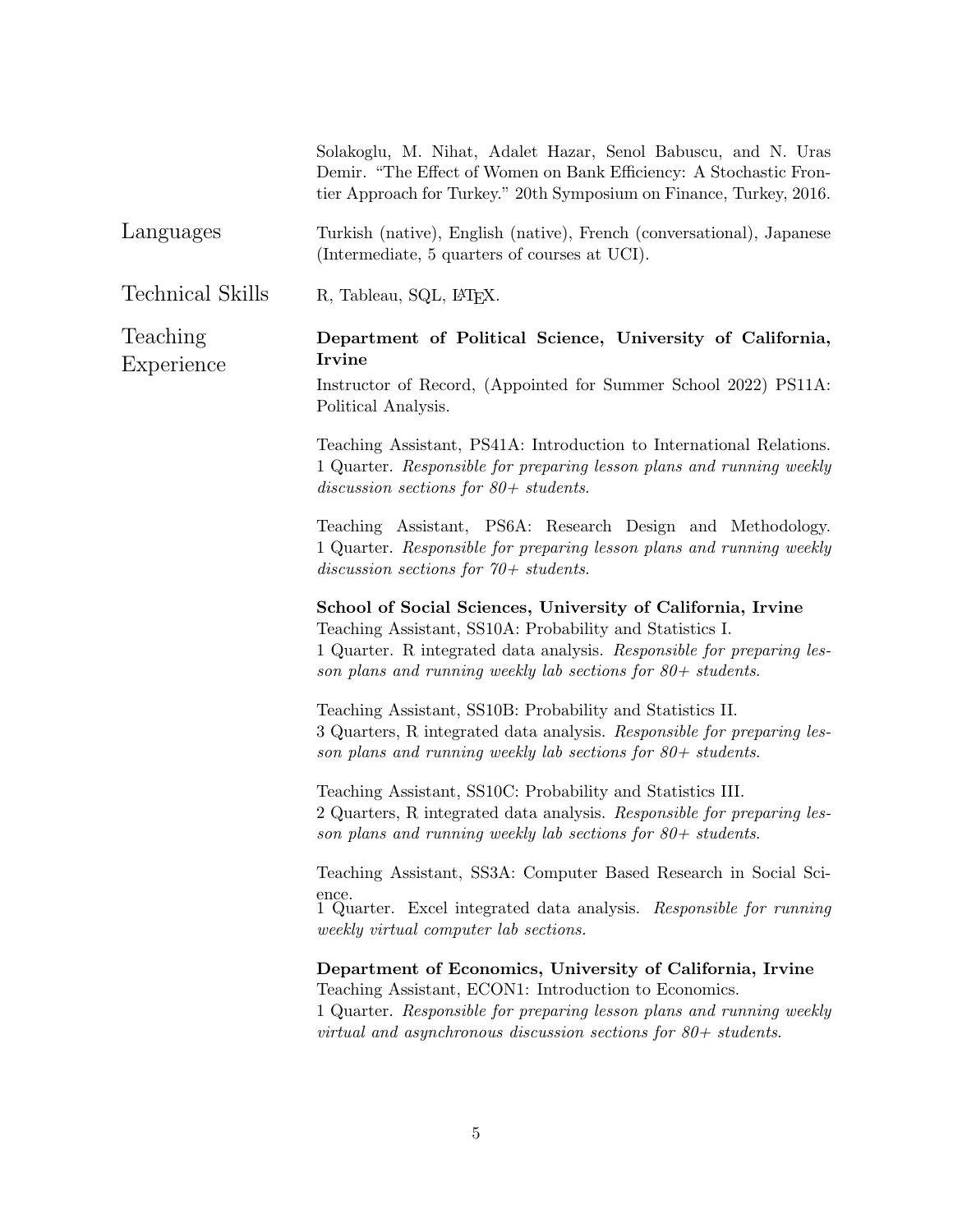| Invited Talks               | "Contemporary Economic Interdependence, Cooperation, and Con-<br>flict" Guest Lecturer at LMU Politics of the Global Economy, LMU,<br>CA., Winter, 2022.                                                                                                                                                                                                                                                                                              |
|-----------------------------|-------------------------------------------------------------------------------------------------------------------------------------------------------------------------------------------------------------------------------------------------------------------------------------------------------------------------------------------------------------------------------------------------------------------------------------------------------|
|                             | "Weaponization of Supply Chains in Great Power Competition" Guest<br>Lecturer at UCI Political Science 149, UCI, CA., Fall, 2021.                                                                                                                                                                                                                                                                                                                     |
|                             | "Decoupling Supply Chains?" Guest Lecturer at UCI Political Science<br>149, UCI, CA., Spring, 2021.                                                                                                                                                                                                                                                                                                                                                   |
|                             | "Supply Chain Networks, Interdependence, and Conflict" Guest Lec-<br>turer at UCI Political Science 41A, UCI, CA., Fall, 2020.                                                                                                                                                                                                                                                                                                                        |
|                             | "Contemporary Interdependence and Commercial Peace" Guest Lec-<br>turer at UCI Political Science 219, UCI, CA., Fall, 2019.                                                                                                                                                                                                                                                                                                                           |
|                             | "Design and Production Networks of East Asia" Presenter at the Geo-<br>Economic and Geostrategic Dimensions of Great Power Competition<br>in the 21st Century Summer Boot Camp, IGCC, UCSD, 2019.                                                                                                                                                                                                                                                     |
|                             | "Global Value Chains and Conflict in East Asia" Guest Lecturer at<br>UCI Political Science 219, UCI, CA., Fall, 2018.                                                                                                                                                                                                                                                                                                                                 |
| Professional<br>Development | Inter-university Consortium for Political and Social Research<br>(ICPSR), Summer Program in Quantitative Methods, University of<br>Michigan, 2021. Courses: Machine Learning: Applications in So-<br>cial Science Research, Introduction to Python, Multilevel Models I:<br>Introduction and Application, Multilevel Models II: Advanced Topics,<br>Causal Inference for Social Sciences, Mathematics for Social Scien-<br>tists, Data Visualization. |
|                             | Empirical Implications of Theoretical Models Certification for Ma-<br>chine Learning: Applications on Social Science Research, EITM Insti-<br>tute 2021.                                                                                                                                                                                                                                                                                              |
|                             | Empirical Implications of Theoretical Models Certification for Data<br>Visualization, EITM Institute, 2021.                                                                                                                                                                                                                                                                                                                                           |
|                             | Data Matters Virtual Summer Program, Machine Learning Module,<br>University of North Carolina, Chapel Hill, 2021.                                                                                                                                                                                                                                                                                                                                     |
|                             | PolNet Virtual Workshop Series on Network Analysis. Penn State<br>University, 2021.                                                                                                                                                                                                                                                                                                                                                                   |
|                             | Geo-Economic and Geostrategic Dimensions of Great Power Compe-<br>tition in the 21st Century Summer Boot Camp, IGCC, UCSD, 2019.                                                                                                                                                                                                                                                                                                                      |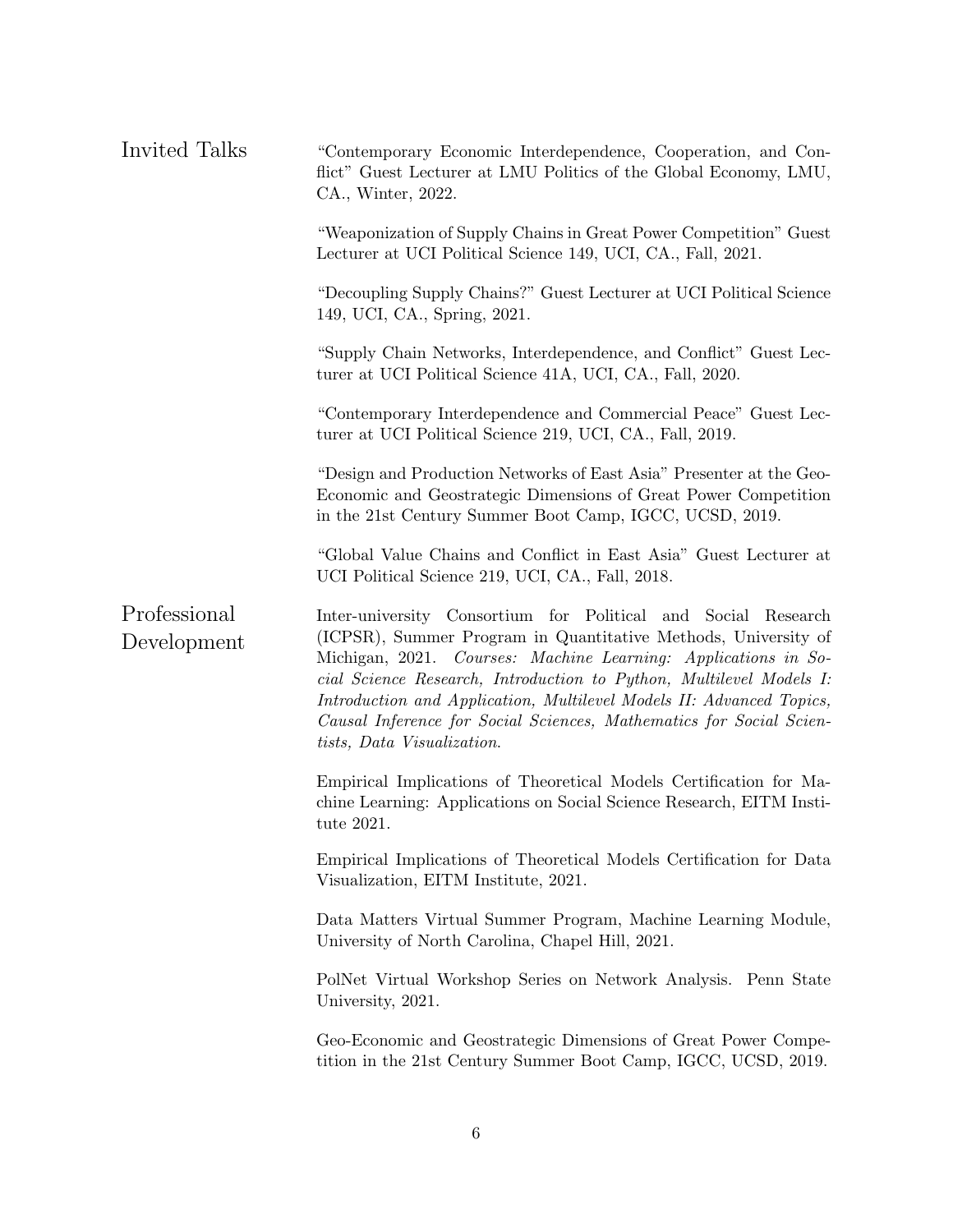| Pedagogical<br>Training    | Summer Teaching Apprenticeship Program Fellow 30 hours of work,<br>Division of Teaching Excellence and Innovation, UCI, 2022.                           |  |
|----------------------------|---------------------------------------------------------------------------------------------------------------------------------------------------------|--|
|                            | Associate Level Certificate Program, Center for Research, Teaching<br>and Learning (CIRTL), 2021.                                                       |  |
|                            | Pedagogical Fellow and Advanced Pedagogical Training (390A, 390B,<br>$60$ hours of work). Division of Teaching Excellence and Innovation,<br>UCI, 2021. |  |
|                            | Teaching Excellence Certificate Program, Division of Teaching Excel-<br>lence and Innovation, UCI, 2021.                                                |  |
|                            | Mentoring Excellence Certificate Program, Graduate Division, UCI,<br>2021.                                                                              |  |
|                            | Developing Teaching Excellence (390X Series, 30 hours of work). Di-<br>vision of Teaching Excellence and Innovation, UCI, 2021.                         |  |
|                            | Inclusive Excellence Certificate Program, UCI Office of Inclusive Ex-<br>cellence, UCI, 2021.                                                           |  |
|                            | Course Design Certificate Program, Division of Teaching Excellence<br>and Innovation, UCI, 2020.                                                        |  |
|                            | Teaching Assistant Diversity Awareness Training Workshop, Division<br>of Teaching Excellence and Innovation, UCI, 2020.                                 |  |
| Institutional<br>Service   | Teaching Assistant Trainer, TAPDP, Division of Teaching Excellence<br>and Innovation, UCI, 2022 (upcoming).                                             |  |
|                            | Peer Mentor, Competitive Edge Program, Graduate Division, UCI,<br>2022.                                                                                 |  |
|                            | Global Interconnect Peer Mentor, Graduate Division, UCI, 2022.                                                                                          |  |
|                            | Peer Mentor, Competitive Edge Program, Graduate Division, UCI,<br>2021.                                                                                 |  |
| Professional<br>Background | Grant Thornton LLP, Tax Advisory, 2015-2016.                                                                                                            |  |
|                            | Petform Turkey (NGO), Energy Markets Research, 2013-2014.                                                                                               |  |
|                            | Genel Energy PLC, Government Affairs, 2013-2014.                                                                                                        |  |